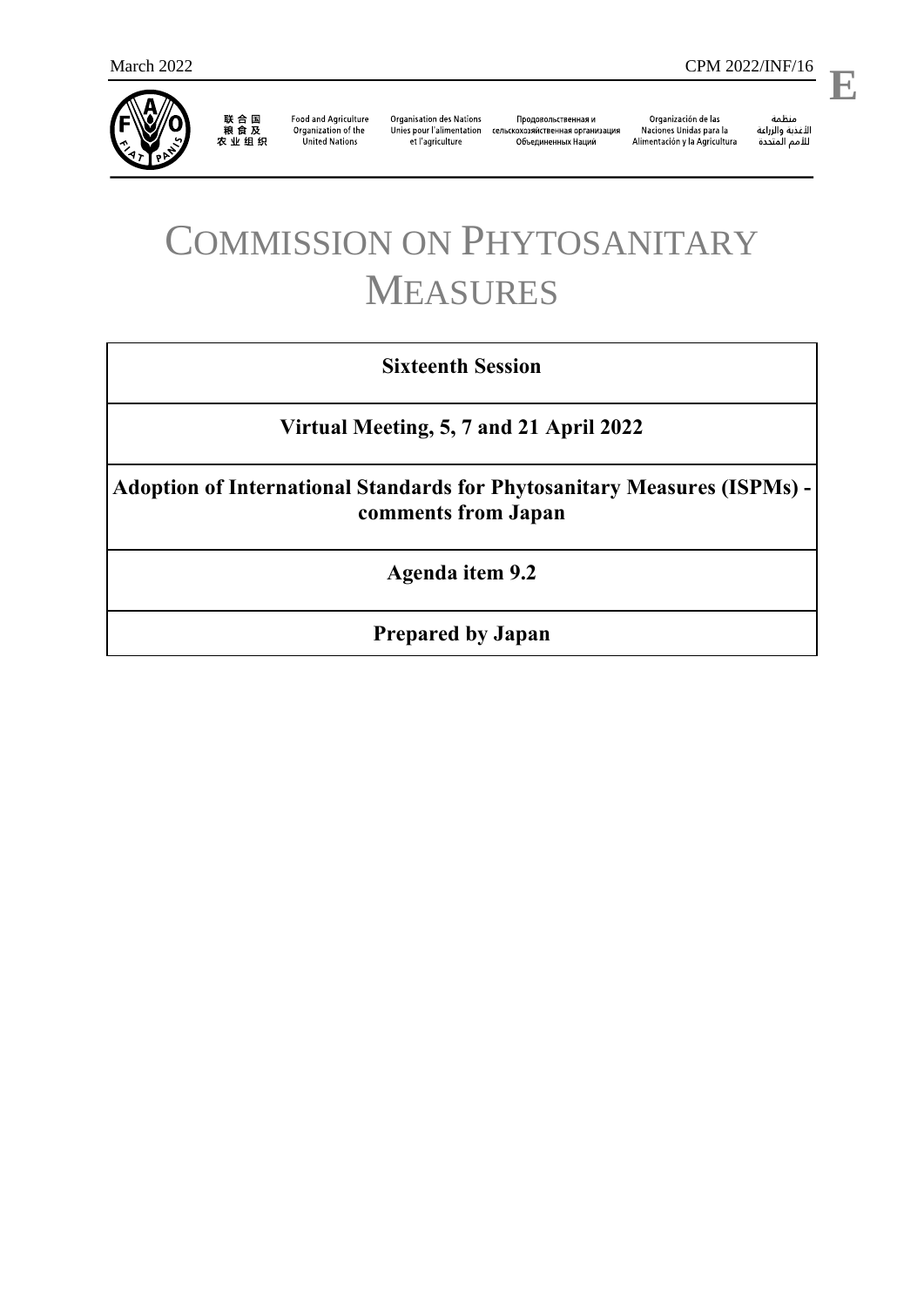# **Statement from Japan on Draft ISPM: Audit in the phytosanitary context (Agenda item 9.2)**

1. At the Sixteenth Session of the Commission on Phytosanitary Measures (CPM-16), Japan would like to share with the Contracting Parties its proposal on the agenda item 9.2 "Adoption of International Standards for Phytosanitary Measures (ISPMs)", specifically to the draft ISPM on audit in the phytosanitary context (2015-14).

2. As described in the section 1. "Purpose of an audit", the proposed ISPM covers three types of audits:

1) audit to the NPPO's own systems and procedures;

2) audit to the systems and procedures of entities that have been authorized by the NPPO; and

3) audit to the systems and procedures of the NPPO of an exporting country.

3. The requirements for the three types of audits are set up all together in this standard except for only section 4. "Roles and responsibilities". Japan however thinks that the whole requirements should be described separately for the audit in its own territory (2. 1) and 2) above) and for the audit in an exporting country (2. 3) above) as per the following reasons:

- There is a significant difference between the natures of the audit in its own territory and the audit in an exporting country.
- The audit in an exporting country requires coordination between an auditee country and an auditing country.
- The audit in an exporting is directly related to an international trade.
- The audit in its own territory should comply with rather national legislations than international standards.

4. For example, the steps in the audit process are considerably different between two types of audits. A notification should be made prior to the audit in an exporting country without any exemption, while an unscheduled audit may be conducted in its own territory where there is a critical nonconformity as descried in Section 11.1.1 scheduling of audits.

5. For reference, Codex has separate standards for monitoring the national food control system (CAC/GL 91-2017) and for assessment of foreign official inspection and certification system (CAC/GL 26- 1997 Annex) although they don't necessarily focus on audit.

6. Japan feels regrettable that Japan is making the comment in the last stage without having provided this comment during the previous country consultations, however this point has been noticed during the final review of the standard and identified as an important issue to raise in the CPM.

7. Based on the above background, Japan would like to suggest revising the ISPM to describe separately the requirements for the audit in its own territory and for the audit in an exporting country.

# **8. The CPM is invited to:**

- 1) review the statement from Japan on Draft ISPM "Audit in the phytosanitary context"
- 2) discuss and decide whether the draft ISPM should be revised to separate the requirements between the audit in its own territory and the audit in an exporting country.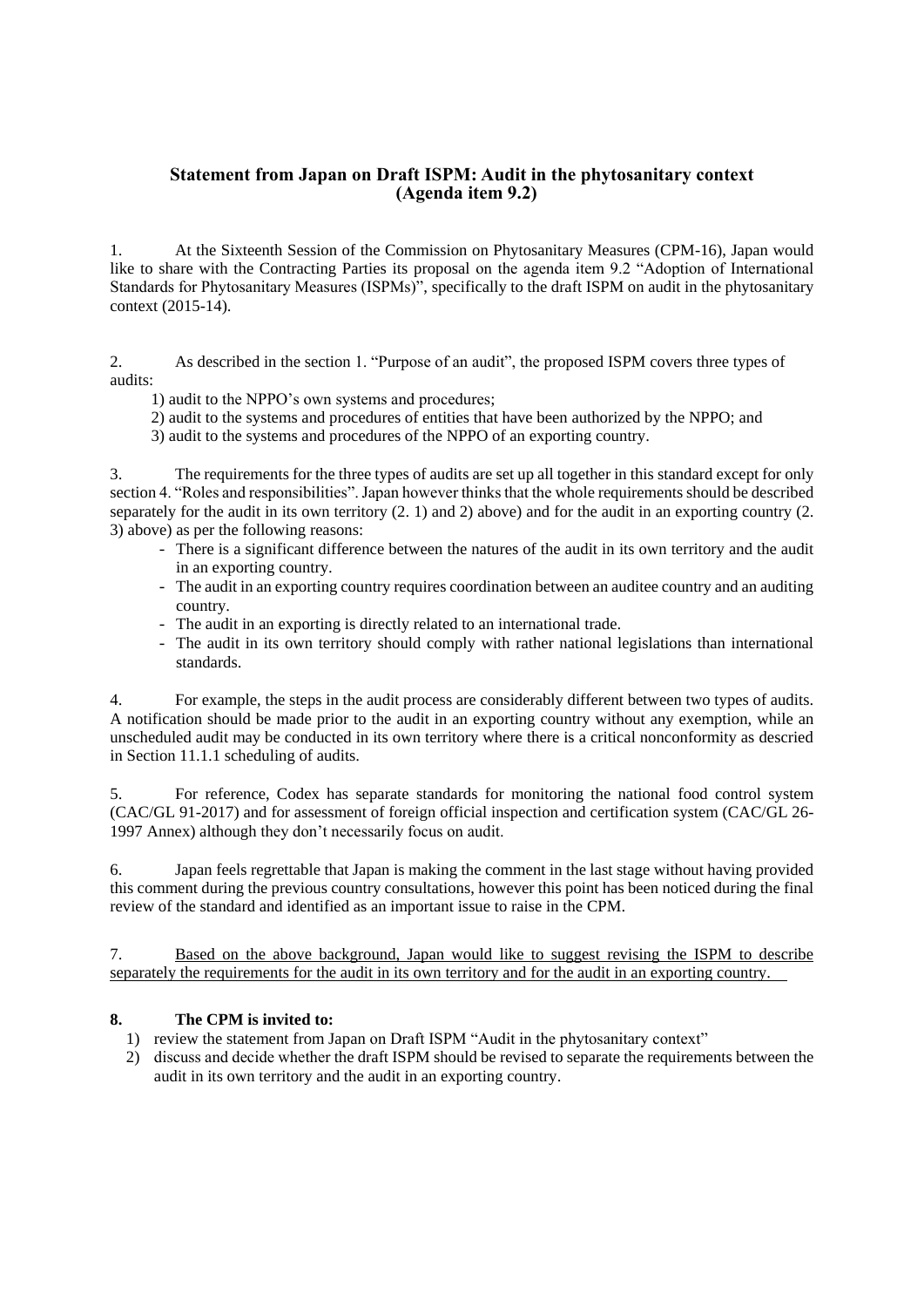# **Statement from Japan on Draft ISPM: Commodity-specific standards for phytosanitary measures (Agenda item 9.2)**

1. At the Sixteenth Session of the Commission on Phytosanitary Measures (CPM-16), Japan would like to share with the Contracting Parties its proposal on the agenda item 9.2 "Adoption of International Standards for Phytosanitary Measures (ISPMs)", specifically to the draft ISPM on commodity-specific standards for phytosanitary measures.

#### 2. The section 4 of the draft ISPM reads: *4. Confidence in the effectiveness of measures*

*Options for phytosanitary measures are categorized by the TPCS according to confidence in the effectiveness of measures. Effectiveness of the measures is evaluated based on criteria developed and revised as necessary by the TPCS.*

3. It is considered that the above-mentioned criteria for evaluation of the effectiveness of the measures developed by the Technical Panel for Commodity Standards (TPCS) is one of the core elements of this standard because it may be directly linked to the reliability of measures in a commodity standard for contracting parties and it will consequently influence whether the countries parties are willing to use the measures in an actual trade. It is, however, unclear whether and how the criteria will be shared with the contracting parties. Japan thinks that it will be better for the criteria to be developed in a transparent manner given the importance of the criteria.

4. Japan, therefore, would like to suggest that the criteria be shared with CPM for its review and approval after TPCS develops the draft criteria. Regarding the form of presentation of the criteria, it could be:

1) an additional part of the ISPM such as "Supplement" or "Annex";

- 2) a part of "IPPC Procedure Manual for Standard Setting"; or
- 3) any other means (e. g. information on IPP).

5. Among them, Japan recommends that it be presented as 1) an additional part of the ISPM such as "Supplement" or "Annex" because this will ensure the transparent process in line with the IPPC standard setting process. "Annex" is supposed to be used for an individual commodity standard, so "Supplement" may be used when appropriate. Please see below, for CPM's consideration, the quotation about "Supplement" and "Annex" of the Section 4.1 "Recommendations on use of supplements, annexes and appendixes in ISPMs of the "IPPC Procedure Manual for Standard Setting  $(Jan 2021)^{1}$ ".

*4.1 Recommendations on use of supplements, annexes and appendixes in ISPMs Supplement*

*Criteria for the formation, content and subsequent change of supplements* 

*- Supplements are the mechanism that the CPM uses in certain situations to add conceptual information that is supplemental to a standard and that provides additional text without changing existing text.* 

### *Annex*

*Criteria for the formation, content and subsequent change of annexes*

- *An annex adds technical information to the standard. It is referred to in the main text of the standard.*
- *Annexes may provide technical guidelines for phytosanitary treatments or procedures, including treatments, treatment schedules and diagnostic protocols.*

6. If the CPM agrees with the above, Japan would like to suggest adding a text (underlined) to the ISPM as follows:

<sup>1</sup>https://assets.ippc.int/static/media/files/publication/en/2021/01/IPPCProcedureManual StSet 2020 2021-01-18.pdf